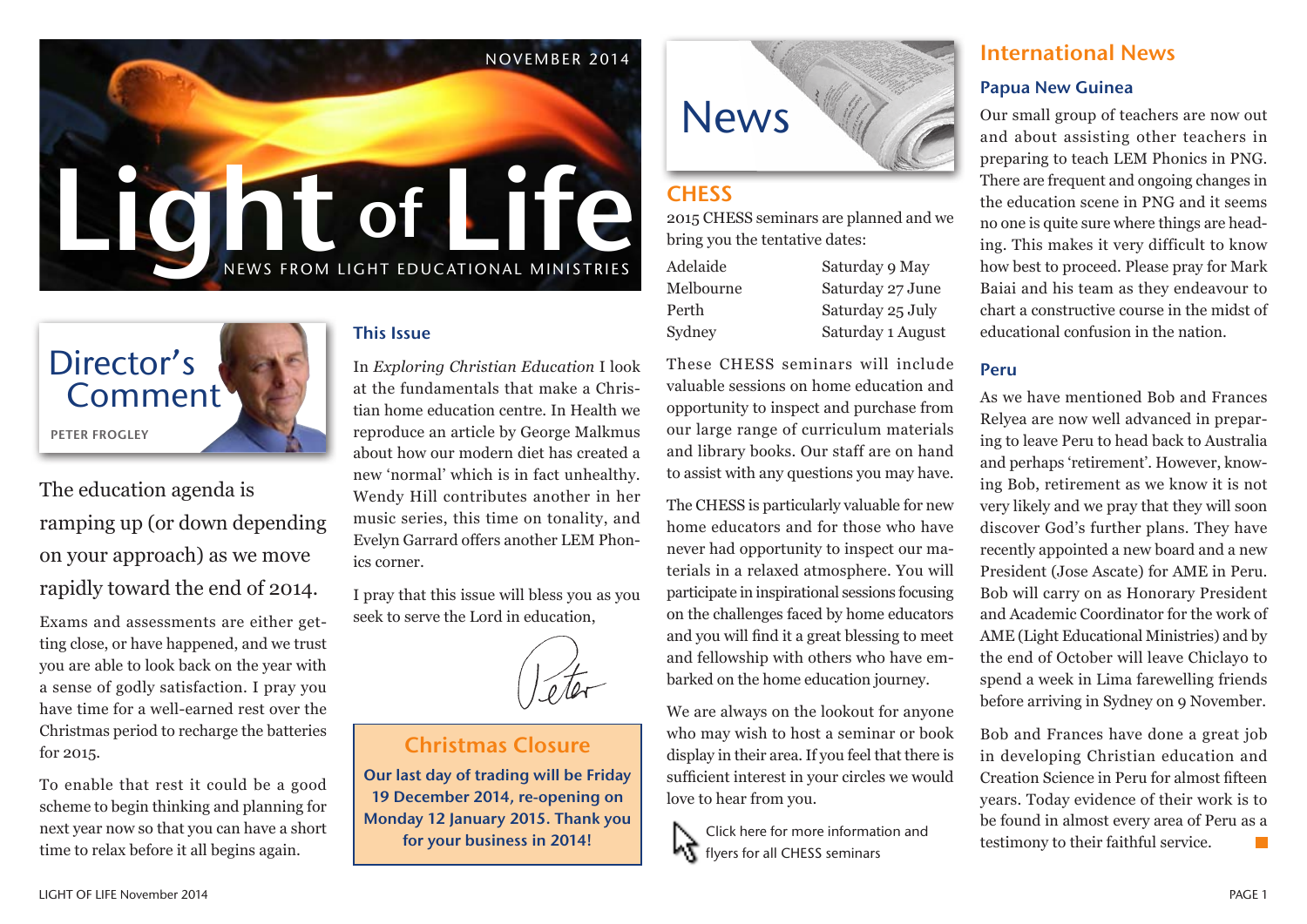

# No. 94: Your Christian Home Education Centre

# Is the Christ of Christmas welcome at your home

### education centre?

This is just a question to consider how your home operates in terms of its reliance on Jesus Christ. I believe all Christian home educators want Jesus to be central in all their endeavours, but what does this mean?

I am suggesting that around a foundation of some basic biblical principles the outworking of a Christ-centred education can mean different things to different folks. I would like to explore some of these basic biblical principles with suggestions as to how Jesus can be the King of your home education program.

#### God's plan for your family

At the moment we are coming to the end of one study year and preparing for a new. Some will come to the new year as seasoned home educators, whilst others will be just setting out on this adventure, perhaps with some trepidation.

We all, however, need to consider how Jesus' Lordship works out in daily practice in the midst of frenetic and perhaps seemingly uncoordinated activity that often feels like a never ending merry-go-round. If we endeavour to understand the outworking of His Lordship in the midst of this activity I fear we will fail admirably. We must stop. Sit at His feet and learn to listen for the Christ of Christmas is none other than God Immanuel, the second person of the Trinity, the one crowned King of Kings and Lord of Lords.

The miracle is that He comes in His authority to your home and will tell you how you are to run it for His glory if you will but listen closely to Him! Many have been persuaded that because of His love for us He only ever comes in an advisory capacity. Unfortunately this line of thinking is one of the great achilles heels of the modern church. The truth is that He is your authority — He is God and by definition He is boss!

Thus what is shown to you will be Christ's own personal plan for you and your family! This is breathtaking — the creator of the Universe has a plan, devised before the foundation of the world, as the perfect fulfilment for you and your family. Are you interested?

But please, don't fall for the oldest trick in the book! Don't imagine, even for one minute, that you can work out this plan yourself —it is His plan and you will only ever find it at His feet. Incidentally, if you really want to be frustrated, exhausted, overwhelmed, condemned and completely

lose hope... the best way is to try home educating in your own strength! Wait on Him, inviting, perhaps imploring Him, to come to you as not only Lord and King but also as your friend to lead you through to His will for your family. He will do it through the indwelling power and wisdom of the Holy Spirit, another gift of His to us!

This amazing empowerment is part of what some Christians call the 'faith walk', and it's not something we do alone. We were never designed to be alone—we were designed to be one with Him. Let's get started, then! This huge task just got a lot easier than many imagine, because it is God who works in us for His good pleasure, teaching us to live and work by faith. His yoke is easy and His burden is light.

#### Family atmosphere

As a family our first priority is to self-consciously see the process of sanctification continue in our own lives—that means we continue to progress from not-so-good to better and better in our life and faith. It is a slow process, but there is compulsory enrolment for every Christian. The first triumph in Christian home education is in the lives of the parents! The family is the key and it is dad and mum who are charged with the responsibility for raising their family. Without Christ this is an impossible task, but as we learn to rest in His call and purpose for us it will become an increasing joy.

A significant part of family life is the creation of a godly atmosphere and that is a large part of the sanctification process, that is, God working with us and in us! Atmosphere is the feeling (you could call it 'the vibe') in your family—how each person is relating and the standard by which they behave and interact. We are aiming for an atmosphere of joy, peace, cooperation, love and unity.

# The first triumph in Christian home education is in the lives of the parents

It is this atmosphere created by the parents into which children are born, trained and nurtured. Children copy that atmosphere they see modelled by their parents.

Many parents will be quick to let me know that they tried that and it did not work. There are a multitude of factors involved, but overall children do imitate their parents. Remember, though, that there will be all sorts of aberrations along the way. As parents we all experience times of frustration when we are convinced we are total failures (and if you have not experienced that, just wait a couple of days!) But in those times learn to be objective—see the bigger picture. Talk to trusted friends who may well be able to help you see that bigger picture.

At this point the adage 'never, ever give up' can be helpful! As with any marathon race there is a long way to go to the finish line. So press on by faith in and with the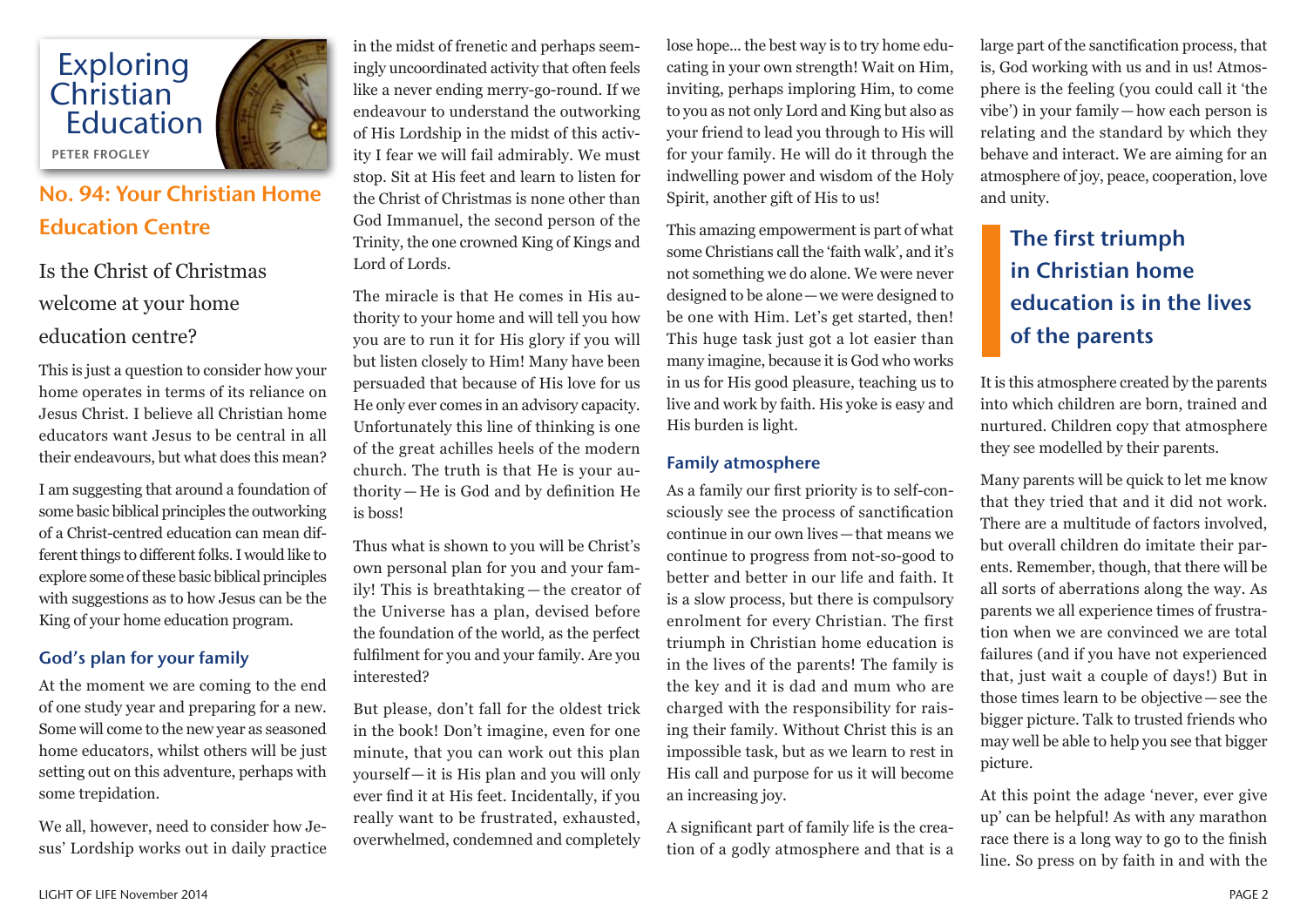Lord—He is on your side and He has a plan of victory for you and your family.

Home is the place where education takes place. Formal education is but one aspect of a Christian home education centre, for Christian learning comes with some prerequisites. It is a place where Christ is Lord, where our behaviours reflect those of His Word. It's a place of self-control, of order, of love, a place of initiative and responsibility. With these various fruits of the Christian faith in place we have a much better environment in which we can all learn God's ways.

#### Who owns knowledge?

Speaking philosophically for a moment, learning occurs when we submit to the person through whom information is being presented. For Christians that means beginning with submission to God, then to parents (teachers). It is part of the process of recognising that all knowledge is the creation of God. If so, He is the rightful and only owner of knowledge. To take knowledge to ourselves without permission is actually theft and a penalty for this sin is pride. Perhaps the biggest problem with obtaining knowledge is that it produces



We are clearing our stock of Logic and Matin Latin at drastically reduced prices. Be quick as stock is limited!



pride in us when we do not acknowledge the rightful owner. You may have observed this pattern in the lives of many educated people. I believe it is important to avoid this pitfall as it destroys the very purpose of Christian education, which I assume is to make us better people. The key for Christian educators is to teach so that the Lord gets the praise and thanks for all the knowledge He graciously makes available to us.

We learn to teach children the way of submission — an aspect of selflessness — so that learning becomes a rejoicing in God's blessing. This is a key test to our effectiveness as a Christian teacher. As an example, when it comes to testing it is not a matter of how much I have learned, but rather it is an opportunity for students to testify to the Lord of the wonderful things He has revealed to them. It would be a great opportunity, for example, for a student to write a psalm of praise to the Lord as a means of thanking God and ensuring that the praise goes where it belongs.

These, I believe, are foundational principles for home educators—if you get these right you can be assured of success. If you don't understand them, any success you apparently achieve may well be short lived. Training children is not a quick fix, and there are no short cuts that I am aware of. Sitting the child down with an educational package does not result in education. It has been well said: 'education is relationship'. Please spend time on these fundamentals as they will reap a good reward. **Tale** 



## No 6: Tonality

So far in this series we have covered five music elements and seen how they are full of opposites.

Rhythm is long and short sounds and silences. Beat is even just like seconds ticking on a clock. Melody is high and low notes following each other like words. Harmony is the opposite of melody because two or more notes sound at the same time. Dynamics is loud and soft sounds. Tempo is fast and slow speeds. Together they form a powerful, persuasive music medium. And we've only looked at five out of fourteen elements!

This article covers one of the lesser known elements, tonality, which does not have opposites like the above. The essence of tonality is relationships and connections between sounds. A simple definition is 'tonality is how the notes are joined or related to each other.' It is impossible to hear the effects of tonality in a written article such as this so I will use analogies to help explain. Tonality must be heard to be fully understood.

Tonality connects notes. No note is a part of music unless it appears in context. It is the same as letters of the alphabet. If we take one letter (e.g. **p**) it means nothing unless it is a part of a word (**pig**, **apple**, **tap**). Likewise one person alone has no purpose. John Donne wrote, 'No man is an island.' A good analogy for tonality is how members of a family are related and connected with each other through marriage. Family relationships are vital and each person needs a relationship with others so society can function. God designed families in this way. After He created Adam He said 'it is not good for man to be alone', so He created Eve (Genesis 2:8). As well as earthly relationships, humans need a relationship with their heavenly Father God in order to carry out His design and will. Adam and Eve walked and talked with their Father in the Garden of Eden, and today we too can have a relationship with our Creator.

Herein lies the origin and essence of tonality in music. It teaches us that God created relationships between Himself and people and wants us to remain intimately connected with Him. Ephesians 2:10–22 describes so beautifully God's original plan for His beloved mankind. We were created in Christ Jesus to do good works before we even knew it. We were never designed to be separated from God to become foreigners, aliens and strangers. Jesus came and died for us so the dividing wall would be broken down and we can be fellow citizens in God's own household. We can be rebuilt together, joined and related to become a dwelling place in which God lives by His Spirit.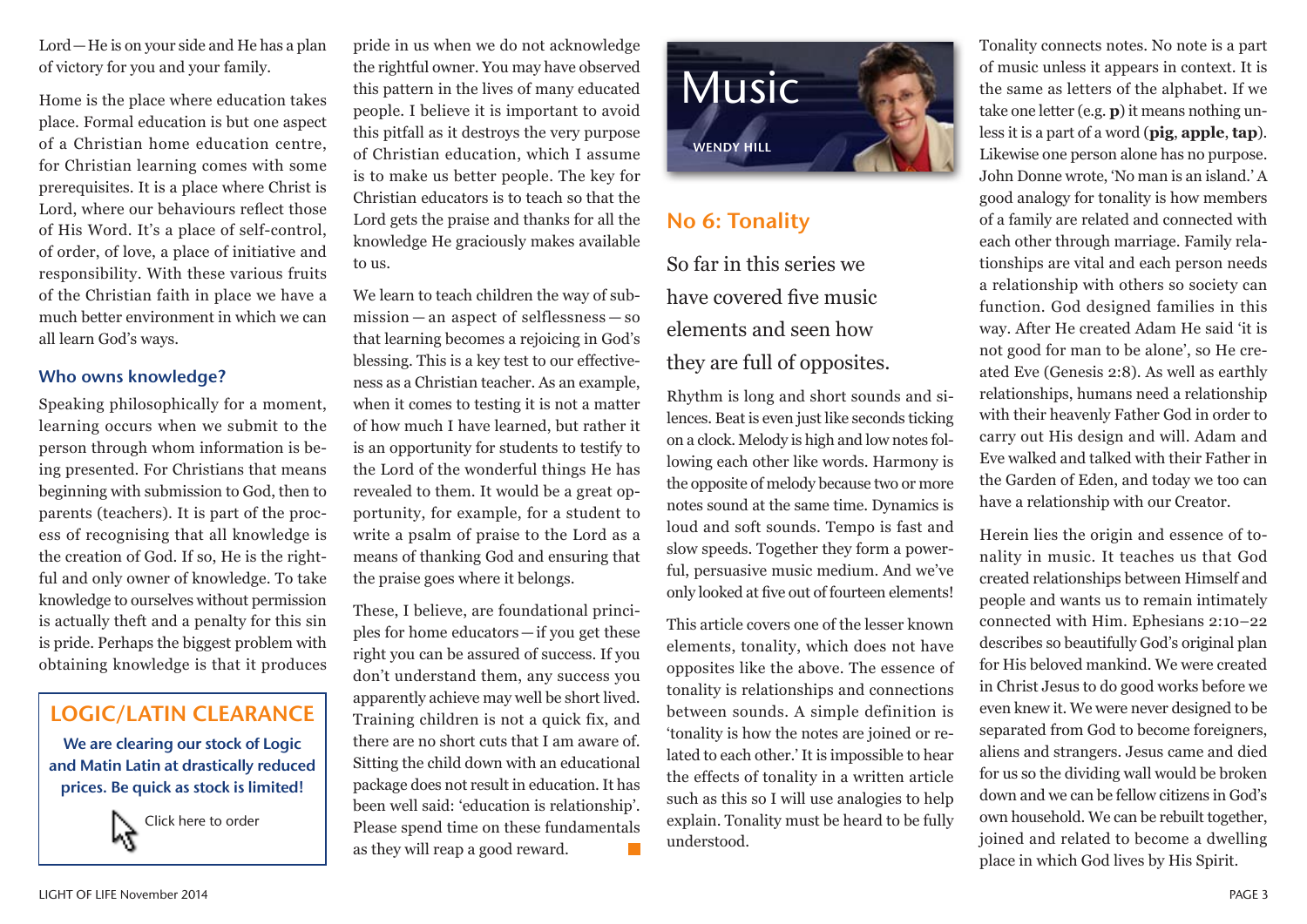We seem to have departed from music but it is important to establish the foundation of tonality with God, the Creator of relationships. Let's now apply this to music and see how tonality (or lack of it) can reflect man's relationship with God.

What does tonality sound like? Distinguishing melody from harmony and rhythm seems easy by comparison. The best analogy I can come up with is food flavourings. The easiest way to tell the difference between a Valencia orange and a blood orange is to taste and compare. One is sweeter than the other. The sweetness or tartness permeates the whole fruit. Likewise, tonality 'flavouring' underlies a whole musical piece. With music we don't taste but we hear the sounds and compare.

Spiritually speaking, we can relate tonality to the Holy Spirit. Tonality permeates the music — it is invisible yet everywhere in the sounds. Through the power of the Holy Spirit, God is also invisible yet omnipresent. John 3:8 tells us the Holy Spirit is like the wind. We only know the air is present when we feel the wind or see its effects. The Holy Spirit is like this both in the world and in our hearts. In the same way we only know tonality in music when we hear and feel the effects.

Back to music details now. Two most common tonality 'flavourings' used today are called **major** and **minor**. Major soundflavour can be described as happy, joyful, bright, uplifting (e.g. *Joy to the World*). Minor sound-flavour is often described as sad, doleful, and melancholic (e.g. the first

movement of Beethoven's *Moonlight Sonata*). Minor sounds can also be dramatic, exciting and mysterious (e.g. the second movement of the same sonata). Composers select major or minor 'flavours' according to what they wish to express. This in turn will affect the listener's feelings.

A Valencia orange is sweeter than a blood orange and the juice can be analysed chemically to find out why. We can perform a similar process with major and minor tonality families by breaking them down. Major and minor 'flavours' sound different because they use notes in different patterns called **scales** or **keys**. Scale simply means 'a ladder'. The sounds climb higher in a certain pattern of steps and half steps called **tones** and **semitones**. Simply put, on a keyboard, a tone is the gap between two keys with one white or black key in between. A semitone is the gap between two keys with no black or white key between.

T T S T T T S

 $T S T T S 1\% S$ 

∗G1

∙G+A∙ ۰B ۲C

Major keys all have the identical pattern of tones (T) and semitones (S)—T T S T T T S. A piece in the key of C major uses the keyboard notes C D E F G A B C. If you start on any note and follow the same pattern the sound will always be major. Minor keys

lower or flatten the third and sixth notes to change the sound completely  $-C D E$ 

 $C + D'$ 

 $F G A b B C$ . The pattern changes to T S T T S 1½ S. You can try this out for yourself if you have a keyboard. Because of the constraints of this article we will just stick with the simplest key of C.

In the key of C a composer uses the notes in that scale as a basis so let's look closely at what the C scale consists of. This applies to major and minor scales alike. There is a hierarchy with levels of authority and relationships within the scale. Each note has a **scale degree number** with a certain value, importance and a role to play.

|  | I II III IV V VI VII        |  |  |
|--|-----------------------------|--|--|
|  | $C$ $D$ $E$ $F$ $G$ $A$ $B$ |  |  |

The first rung/note of the ladder (I) has the highest authority and we know the piece or section is finished when it is heard. The fifth note (V) is the next level and the fourth note (IV) follows. These are the three primary levels in the hierarchy. The strongest

**C Major Scale** 

**C Minor Scale** 

relationship heard is between V and I to form a strong ending (known as a **perfect cadence**). The next strongest is IV and I (known as a **plagal cadence**).

The scale is the foundation for melody. Melodies and chords don't just happen by chance. C major

melodies use notes in the C major scale. C minor uses notes in the C minor scale. Any other notes are either incorrect or not related. It's like finding a piece of hot chilli in a sweet apple pie. In the family analogy it is like an unwanted intruder entering the house. We know instantly something is not right. Having said that, notes besides those in the scale are often used for special purposes. They can indicate a change in direction to a new key—like adding cream on top of the pie or one family visiting another. Technically this is called **modulation**. Other incidental notes can also add interest—like adding some cloves to the apple pie or friends dropping in for a short visit. Technically these are called **passing notes**. But whilst these variations exist, the underlying scale remains the base which the other notes build upon.

The scale is also the foundation for harmony. The three **primary chords** are based on the I, IV and V scale degrees. For example, the number I chord (C) uses the first, third and fifth notes of the C scale—C E G. The number V chord (G) uses G B D and the F chord uses F A C. In this way all notes of the scale are included in the primary chords. Chords built on the remaining degrees (II III VI VII) are called **secondary chords**. Composers are well aware of such hierarchy and select every single note according to the message they want to convey to the listener. Tonality does not happen by chance.

History sheds a very interesting spiritual light on the above. In the eleventh century a monk, Guido D'Arezzo, began the **solfege**  system which is commonly used by singers today. He named each note—**Ut**, **Re**, **Mi**, **Fah**, **Soh**, **Lah**. Later **Ti** was added to lead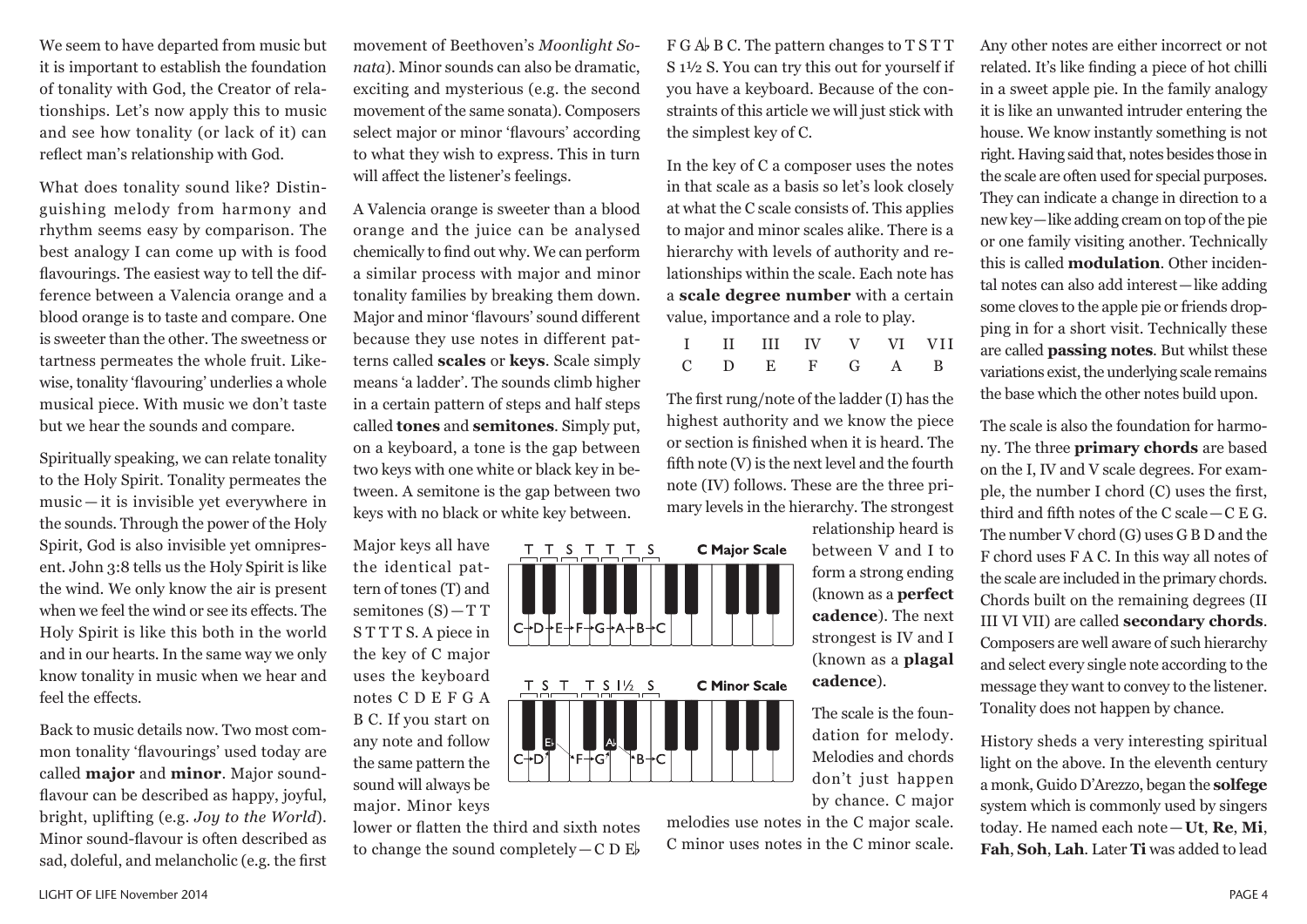back into **Ut** again. The fascinating thing is that **Ut** was changed to **Doh** which comes from the Latin word *domini*, meaning 'God' or 'Lord'. Another similar Latin word, *domus*, means 'home.' This note Doh is very important because it gives the melody and harmony a feeling of finishing — coming home to rest on the number I note and the number I chord. For this reason I like to call it the God-note, heaven note, home note or key note (technically it is called the **tonic**). This musical home with God symbolises how we can have a strong relationship with our heavenly Father and finally go to our spiritual home in heaven. I also liken the V note and chord with the earthly father of the family, next in authority to God (technically it is called the **dominant**). Number IV is the mother and the remaining notes in the scale are the children.

The whole tonality jigsaw puzzle comes together as we see the spiritual aspects in the music. The very word *tonality* comes from the Greek word *tonos*, meaning 'tension, pitch and key'. We hear connections between tensions created by the notes (pitches) of the ladder (key, scale) and the resolution of tension when the music finishes on the Doh note. Tensions in families as well as in the world can be resolved if we make God the highest authority in the basic family unit. God designed us to be in a relationship with Him and for us to be in His family. Tonality in music is a reflection of relationship, this wonderful character attribute of God. Relationship with Him is the key to successful living in a tension filled world.

The principles outlined here can be applied to many other keys besides C major and C minor. Readers with more music knowledge will understand this deeper and understand how composers have many choices to work with. But let's now apply the above principles to music throughout history. An awareness of spiritual aspects clarifies much confusion and concern about why music is the way it is today.

In the Ancient times and Middle Ages early scales were called **modes**. There were about twelve modes to learn, many more than we use today. Ancient philosophers and musicians knew their sound flavours. For example, the **mixolydian** mode sounded gloomy, depressing, and was used for mourning. **Hypodorian** mode was tender and gentle. **Dorian** mode was used for rousing, military purposes. **Lydian** mode was sensual, soft, immoral, dangerous and ensnaring.

In the Renaissance and Baroque (1600– 1750), the **Ionian** mode became known as major and has continued to be popular today. The **Aeolian** mode was called **natural minor** and changed into **harmonic minor**  by sharpening the seventh note, and this is still common today. For several hundred years the ancient modes were rarely used but in the twentieth century they gradually came back into use in jazz and contemporary styles. Catholic and High Anglican churches kept using them in their chants.

There are many other types of scales with different effects on listeners. The Chinese five note **pentatonic scale** has been

used for thousands of years and gives an oriental flavour. Play only the five black keys on your keyboard to hear it. In the late nineteenth and twentieth centuries, composers experimented with whole tone scales (i.e. no semitones) and adapted a vague, fuzzy sound reminiscent of blurry, fuzzy, impressionist art. **Polytonality** combines different scales at the same time. The **chromatic scale** consists of all twelve semitones between one C note and the next.

# it has been known for millennia that music reflects the state of society

It has been known for millennia that music reflects the state of society. Plato wrote about this in his book 'The Republic.' Aristotle described music and society in his work, 'Politics.' Twentieth century music also reflects the state of various societies. For example, in much eastern music there is no definite ending with resolution on a Doh, thus reflecting the belief in reincarnation and life being a circle with no ending or heaven to rest in. Listen to how many radio shows fade out from one song and straight into the next. Another example is found in the blues scale with its flattened notes which perfectly describes the low, flat feelings of a depressed person.

Music using the chromatic scale in the 'twelve tone row' system contains all twelve notes which have equal value with no hierarchy. Each note has to be used before another

is repeated. Interestingly this occurred at the same time as the rise of communism in which everyone is supposed to be equal. Many composers experimented with **atonality** — no scale at all. This reflects the increase in atheism. Taking away the Doh, its tonal centre and hierarchy takes away the concept of God, family, marriage and relationships. We can see this breakdown throughout society today because God is denied. In 'Chance music' we see a reflection of evolutionary theory that we are only here by chance. I remember as a university student having to throw a dice to determine which notes were to be played. However it was forgotten that someone had to throw the dice and write the notes down!

All of these types of scales really have to be heard to properly understand tonality. So next time you are listening to music, try to at least identify major or minor. The main thing to remember is that tonality is all about relationships, and these relationships can reflect our spiritual condition. God created relationships between Himself and people. And in Him we are created to become a dwelling in which God lives by His Spirit (Ephesians 2:22). As this beautiful hymn from C H Morris says:

Nearer still nearer, close to Thy heart, Draw me my Saviour, so precious Thou art. Fold me, O fold me close to Thy breast. Shelter me safe in that haven of rest. Shelter me safe in that haven of rest.  $\Box$ 

Click here for more information and other music articles by Wendy Hill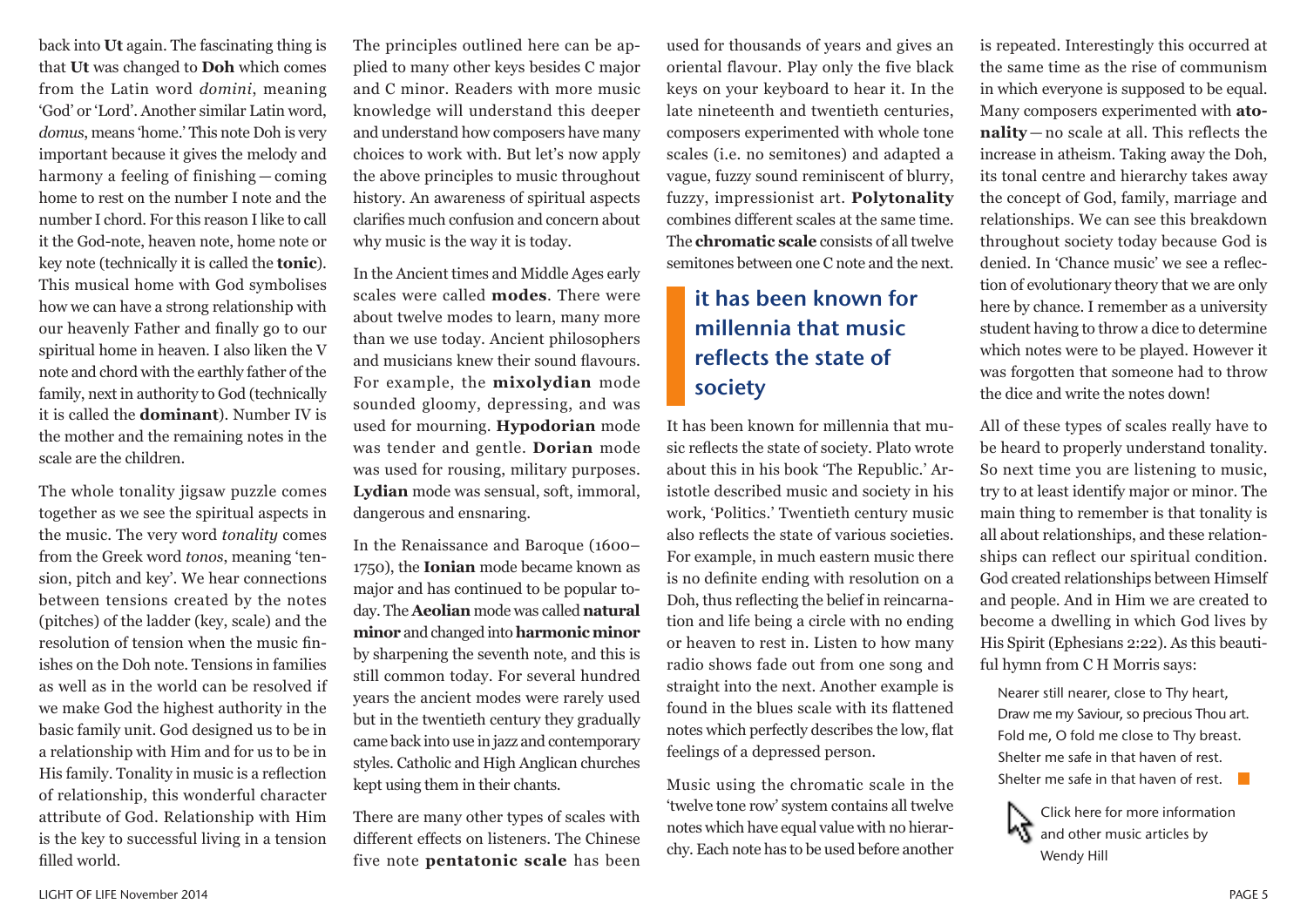

### Back to 'normal'

*As regular readers will know, George Malkmus from Hallelujah Acres in the USA takes a strong view on diet and related issues. Despite this he does provide many useful hints for feeding and caring for our families. In this article George shows how our modern western diet can be dangerous for our children's physical development.*

#### Accelerated maturity

If growth hormones and a high protein diet will cause a chicken to reach maturity in approximately five weeks today (instead of the 16 weeks it took in our grandparent's day), could there not be a relationship to the large size of our children today?

In fact, I have personally talked to farmers that raised thousands of chicks for market, who tell me the breasts of these chickens are sometimes so large and heavy that the chicken will actually fall over because of all the extra weight.

Most children today, who are on the standard American diet, are much larger than their parents and are reaching maturity much earlier in life. Why? I believe growth hormones given to milk cows and the high protein diets fed the animals cause the animals to reach maturity earlier.The flesh and dairy of these animals being ingested by our children is hastening their maturity and increasing their size.

#### Early puberty

Dr Campbell shares in his book *The China Study*:

Chinese girls reach menstruation usually when they are 15–19 years old, quite a bit later than the 10–14 age that is average in the US. What is the cause of this rather dramatic difference? It has to do with what the girls eat.

Diets high in fat, calories, hormones, and animal protein hasten the start of menstruation by accelerating growth and jump starting puberty.

Dr Campbell continues:

It's not only the early age of menarche that's at issue here. Because Chinese women reach menopause at a younger age than do women in the west, they have about 8 to 10 fewer years of hormonal surges that are associated with higher rates of breast cancer.

What can we do to protect our daughters and calm our own overstimulated, trouble making hormones? Provide a diet low in fat and animal products and high in vegetables and grains!

And how about this for a side benefit of a plant-based diet? Later age at first menstruation could add up to substantially fewer teenage pregnancies, which are currently estimated at more than 1 million per year in the US. alone.

And you will note that the boys are also larger than their dads and are reaching maturity much earlier than in past generations. Could this have a similar cause?

#### Big breasts

It's pretty hard to not notice the large breasts many of the girls are developing today, and some at very young ages. In fact, many boys are also developing sizable breasts. Once again, I attribute these large breasts to the hormones and high protein, high fat, animal products they are consuming.

In contrast, I look at the children being raised in China and on the Hallelujah Diet and I see a much slower rate of maturity, smaller breasts, later puberty, etc. — in other words, those children being raised in China and on the Hallelujah Diet are experiencing what used to be considered 'normal' growth patterns.

Through the years I have received letters from mothers whose young teen daughters were on the Hallelujah Diet. Their daughters were complaining that the other girls at school were developing breasts and starting puberty and they were not. I told these mothers to rejoice and be exceedingly glad that their girls were developing normally.

#### Getting back to 'normal'

For over 20 years, Hallelujah Acres has been warning anyone who would listen that the consuming of animal products, loaded with fat and protein — both flesh and dairy—along with their accompanying hormones, are the cause of up to 90% of all the physical problems being experienced today.

As I have been repeatedly saying in my lectures and writings: if people would only stop putting into their bodies the things that are creating their physical problems, and eat a predominantly raw plant-based diet, along with lots of raw vegetable juices, almost all physical problems would soon disappear from the face of the earth .

For me personally, it has been almost 40 years since I last ate the flesh of an animal or drank milk from a cow.

What have been the results of living almost half my life without consuming anything from an animal? I am 80-plus years of age, happy, have a strong and healthy body, and am married to one woman who also does not consume anything that comes from an animal. Who could ask for anything more?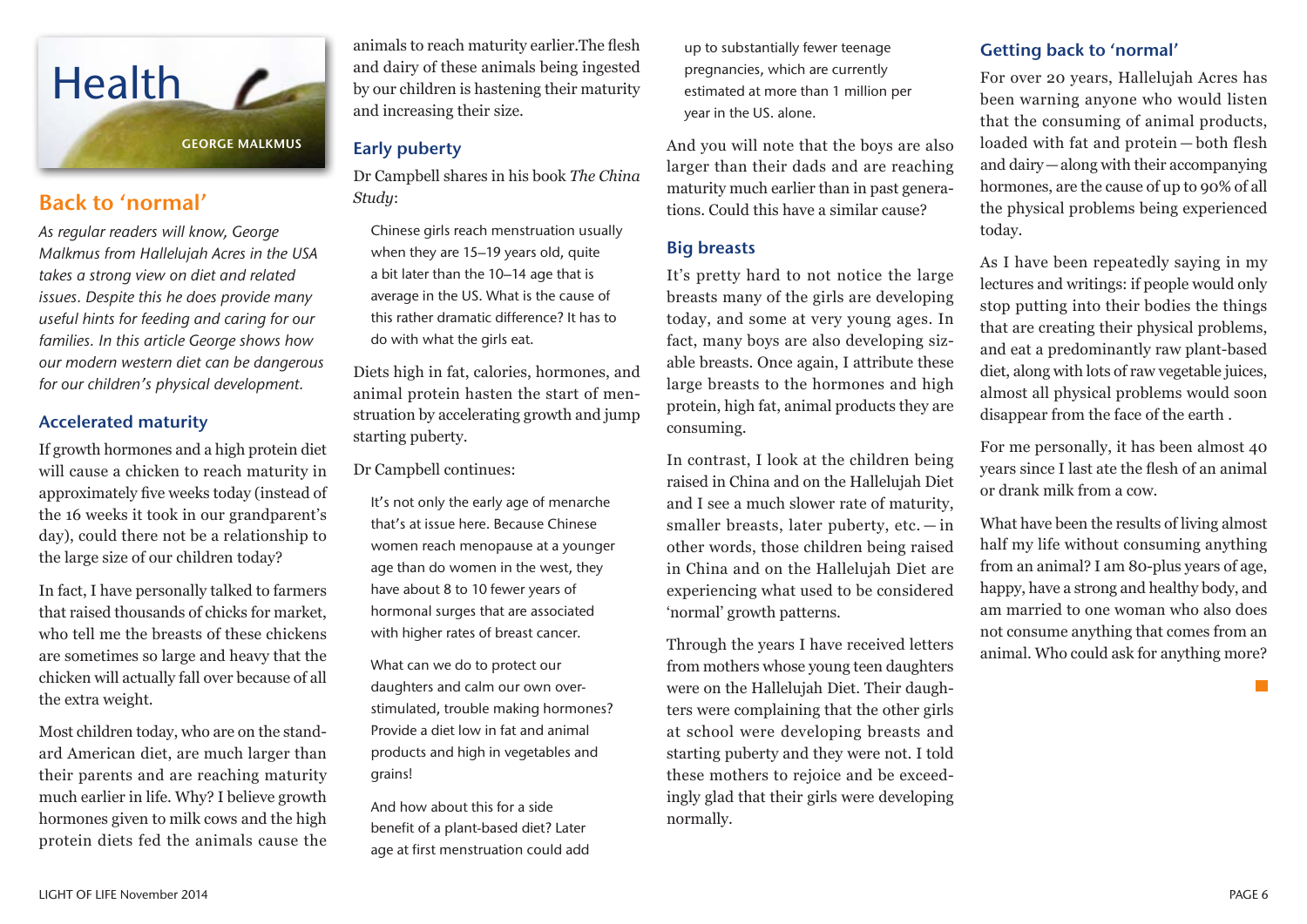

# The Elements of Music 2nd Edition out now

The second edition of Wendy Hill's *The Elements of Music* is now available in all three volumes. With new history content, updated exercises and new charts and maps, this update represents many hours of research and editing to produce a worthy product. Designed as a replacement for music lessons, students will acquire piano skills up to AMEB Grade 3, as well as an excellent background in music theory and history. Above all this course has been written from a biblical standpoint and refers all aspects of music back to the Creator of music Himself.

#### Volume One

Student Workbook **\$34.95** Teacher's Resource Kit **\$95.00**

#### Volume Two

Student Workbook **\$41.95** Teacher's Resource Kit **\$105.00** Keyboard Arrangements **\$21.95** Test Book **\$17.95**

#### Volume Three

| Student Workbook      |
|-----------------------|
| Teacher's Manual      |
| Keyboard Arrangements |
| <b>Test Book</b>      |
|                       |



Socia

The Elements of Music Click to order

## A Beka Book

#### Social Studies K5

A comprehensive useful text to introduce children to their world. The text begins with family then moves to community and the nation. As an American text it uses the

Student Workbook **\$53.75** Teacher's Manual **\$79.50** Keyboard Arrangements **\$25.95** Test Book **\$24.95**

USA as their nation, but exercises could be adapted to Australia with some effort. The course concludes with a brief survey of nations to familiarise children with the people of the world. 134 pages, soft cover, large format. **\$18.20**

#### Art Projects K4 (3rd Edition)

A revised edition of 36 projects (rather than creative exercises) of largely cut-out pieces. Soft cover, large format. **\$20.30**

#### Art Projects K5 (3rd Edition)

Revised edition similar to the K4 book with 37 activities with cut out, assemble and decorate projects. Soft cover, large format. **\$20.30**



A Beka Book Click to order



Bob Jones University Press

### Bible Truths 4 God and His People (4th Edition)

Revised edition of this popular series. 144 lessons covering the attributes of God, bible study and prayer, faithfulness, christmas, contentment, love, easter, and eternal promises. Extra sections



include hymns, maps, stories of the faithful, and exercises on selected reading books. Full colour, soft cover, large format.

| Student Text            | \$30.90 |
|-------------------------|---------|
| Teacher Edition         | \$75.85 |
| Student Material Packet | \$17.55 |
| <b>Test Book</b>        | \$17.55 |
| Answer Key to Tests     | \$12.30 |
| Music CD                | \$23.15 |
|                         |         |

Bob Jones Click to order

# Family Devotions

#### Comforting Hearts, Teaching Minds by Starr Meade

A full year's devotions based in the Heidelberg Catechism. Explains the catechism in simple language and takes just a few minutes each day. Soft cover, 255 pages. **\$18.95**

> Family Devotions Click to order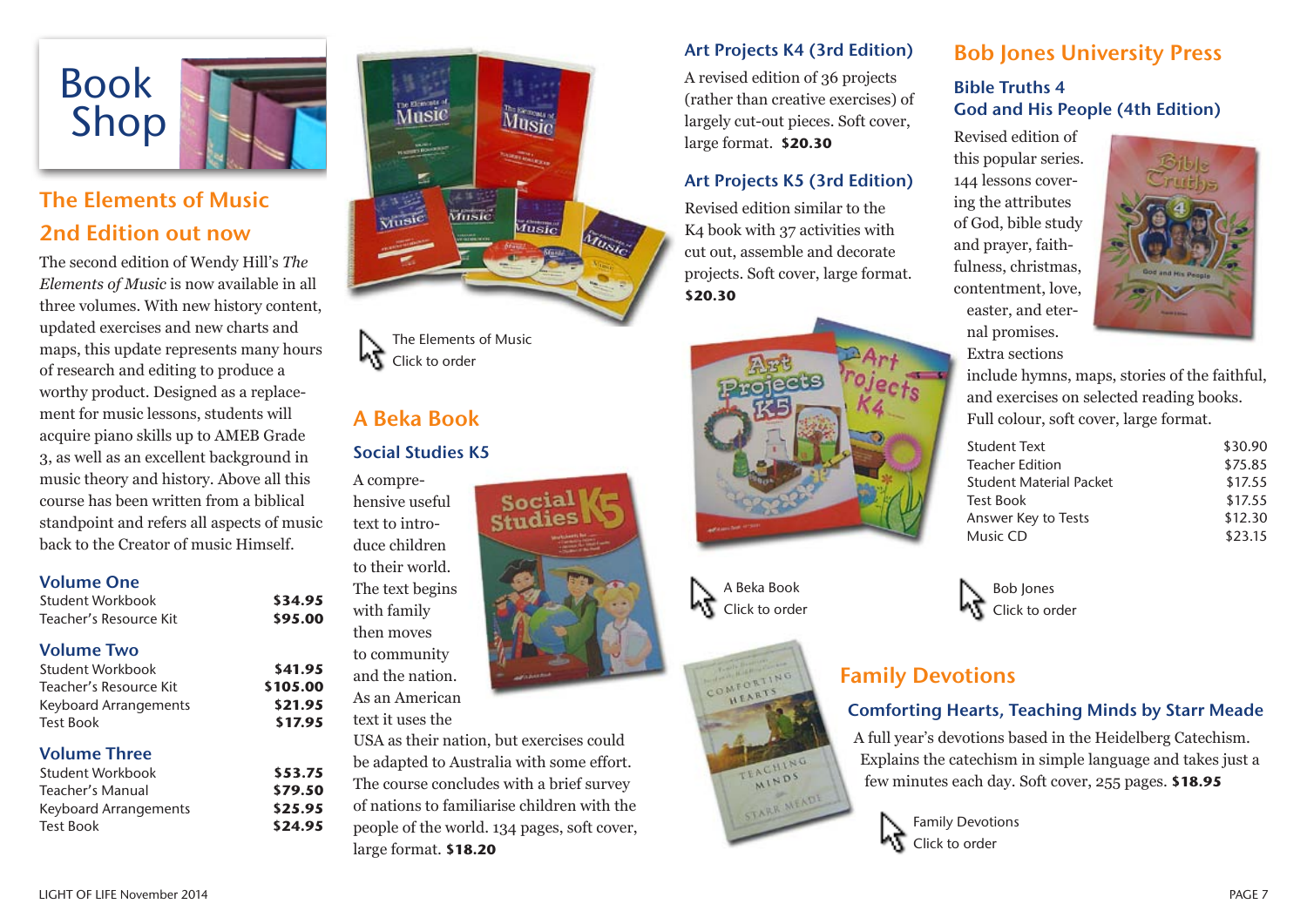# Library Books for Christmas

### Beginning readers

#### Farmer Dillo Shapes Things Up

A beautifully illustrated book to read to young children, with a strong instructional element. One of a series of books from

JourneyForth to be found in our catalogue. Large format, full colour. **\$11.35**

### Lower Primary

#### Mice of the Herringbone

**MICE** Two mice are accidentally of the smuggled onto the pirate HERRING BONE ship *Herringbone*. The mice must stop the plot to steal the Queen's treasure... but all the sailors are cats! An illustrated story and one of a series. Soft cover, 105 pages. **\$12.65**

#### Heroes for Young Readers: David Livingstone

Part of a great series to introduce young readers to some of the heroes of the faith. Written in poetic prose, this book tells the story of the great Scottish explorer of Africa. Beautifully illustrated with tribes people and African animals. Hard cover. **\$8.55**

A wonderful story of families who braved the Oregon trail in 1844 to head for new lands in the north-west

(what is now Oregon and Washington state in the USA). This is not the typical B-grade movie type account but

Children of the Covered Wagon

CHILDREN

**Little House** Rőcky Ridge

a true and accurate picture

of faithful families as they experience the many and varied adventures and dangers on their way to the beautiful Willamette Valley. Soft cover, 266 pages. **\$16.45**

# Upper Primary Little House on

Rocky Ridge One of *The Rose Years* series of the Little House books. Rose Wilder is Laura Ingalls Wilder's daughter, and the last of

> the *Little House* girls. Rose and her parents head off in a covered wagon across the drought-stricken midwest to the green valleys of southern Missouri in the pioneering days of new settlements in the USA. Many challenges confront them as they make their way to a new home.

Soft cover, 353 pages. **\$13.90**

#### Heroes of History: Laura Ingalls Wilder

The author of the

famous, evergreen, *Little House on the Prairie* series of books and films, Laura Ingalls Wilder was a pioneer, teacher, farmer's wife and story teller.

She experienced one of the most exciting times in American history and was able to bring it to life for generations

A Storybook Life **OFFICE AND REAL PROPERTY** 

> $The$ PIRATE  $C$ ity

> > 辙

**KAL BALLANTYNE** 

to come. Soft cover, 196 pages. **\$11.00**

#### The Pirate City by R M Ballantyne

Another great story from devout Christian story teller R M Ballantyne. This story presents a true picture of life and events in the pirate city of Algiers in the early 1800s. Each of this series

presents a unique insight into the various intriguing scenes of history. Valuable books for young readers. Hard cover, 377 pages. **\$24.95**

## Secondary to Adult

#### Bitesize Biographies: John Chrysostom

From the fourth century comes the story of one of the great preachers of the church. Known as 'Golden Mouth', Chrysostom had no



desire for church politics and yet was caught up in the intrigues of his day. Despite suffering indignity he is now almost universally recognised as one of the great preachers of the Gospel. Soft

cover, 127 pages. **\$10.95**

#### Lamp unto my Feet by Peter Barnes

107 bite-sized biographical stories of well-known (and some lesser known) heroes of the faith. These are



stories of missionaries, athletes, hymn writers and theologians from the two millennia of Christian history. A treasure trove of insights and an inspiration for all Christians. Soft cover, 383 pages. **\$14.95**